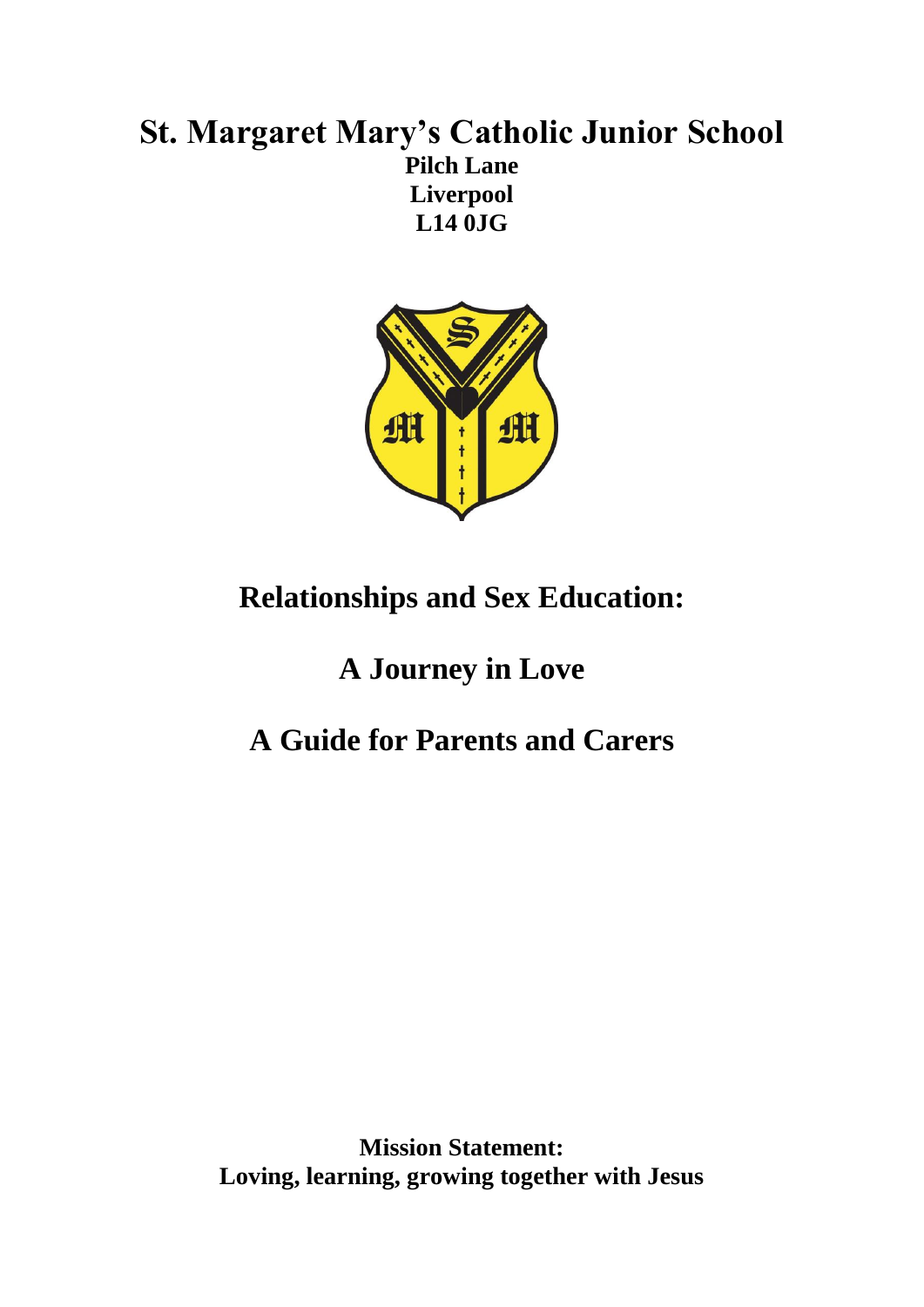### **Aims of Relationship and Sex Education (RSE)**

 To encourage pupils' growth in self-respect, enabling them to acknowledge that we are all created in the image and likeness of God.

To help pupils develop an understanding that love is the central basis of relationships.

 To help pupils to understand the nature of relationships and to encourage them to reflect on their own relationships and respect differences between people.

- To develop pupils' confidence in listening, talking and thinking about relationships and feelings.
- To help pupils acquire the skills necessary to develop and sustain relationships.
- To offer the pupils a sex education in the wider context of relationships.
- To ensure that pupils protect themselves and ask for help and support when and if needed.
- To ensure that pupils are prepared for puberty.
- To help pupils to develop a healthier and safer lifestyle.

 To prepare pupils to play an active role as citizens and to understand the Catholic vision of what it means to be citizens of the Kingdom of God.

Our Mission Statement places these aims and beliefs at the centre of all we hope to achieve. At St Margaret Mary's Catholic Junior School, our aim is:

### **Loving, learning, growing together with Jesus**

It is with this mission that we share this booklet with our parents and carers. We recognise parents as the first and most important educators of their children and we hope that the information provided here will enable us all to work together in supporting and guiding parents in their most important role.

At the heart of our mission as a school, and at the heart of our Relationships and Sex Education, is love.

*God is love (1 John 4:9), and through our love for others, we link ourselves with God the Father, through Jesus Christ his Son, and through the Spirit*.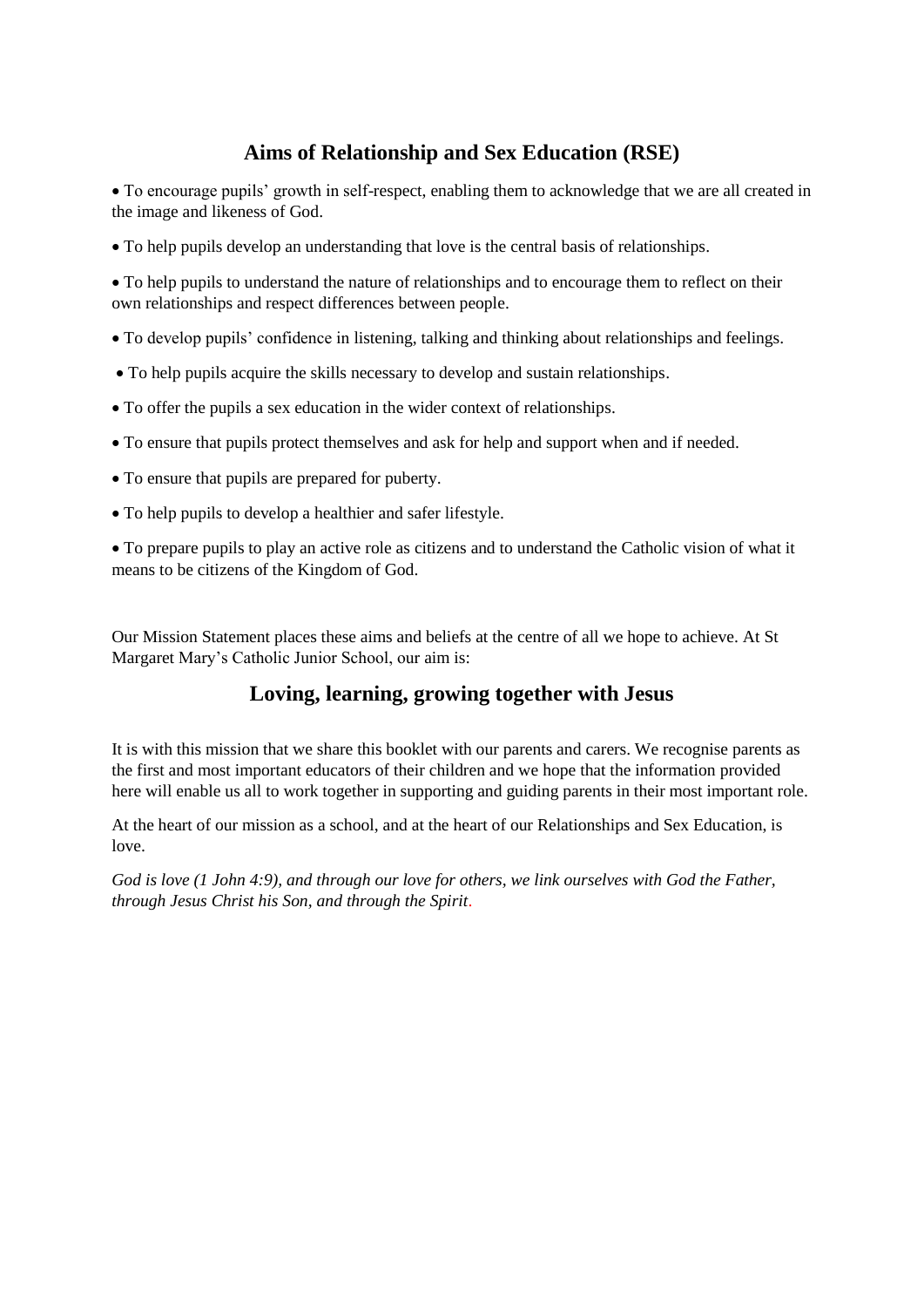The programme for Relationships and Sex Education which we have chosen to use at St Margaret Mary's is called 'A Journey in Love'. This booklet gives parents and carers an outline of how the programme is organised and what is covered in each year group.

Themes explored in each year group:

**Year Three:** How we live in love

**Year Four:** God loves us in our differences

**Year Five:** God loves me in my changing and development

Year Six: The wonder of God's love in creating new life

#### **Lower Key Stage 2**

#### **Year Three** – How we live in love

**Aim:** To describe and give reasons for how we grow in love in caring and happy friendships where we are secure and safe.

**Social & Emotional** - Learning Intention: To describe and give reasons how friendships make us feel happy and safe.

**Physical** – Learning Intention: To describe and give reasons why friendships can break down, how they can be repaired and strengthened.

**Spiritual** – Learning Intention: To celebrate the joy and happiness of living in friendship with God and others.

**Key words:** God-given, belonging, family, diverse, father/mother, carer/guardian, feelings, emotions, friends, loyalty, kindness, trust, selfless, generous, reasons, difficulties, positive, respectful, community

**Key skills:** listening, observing, relating, speaking, respecting, praying, reflecting, understanding, describing, articulating, welcoming, choosing wisely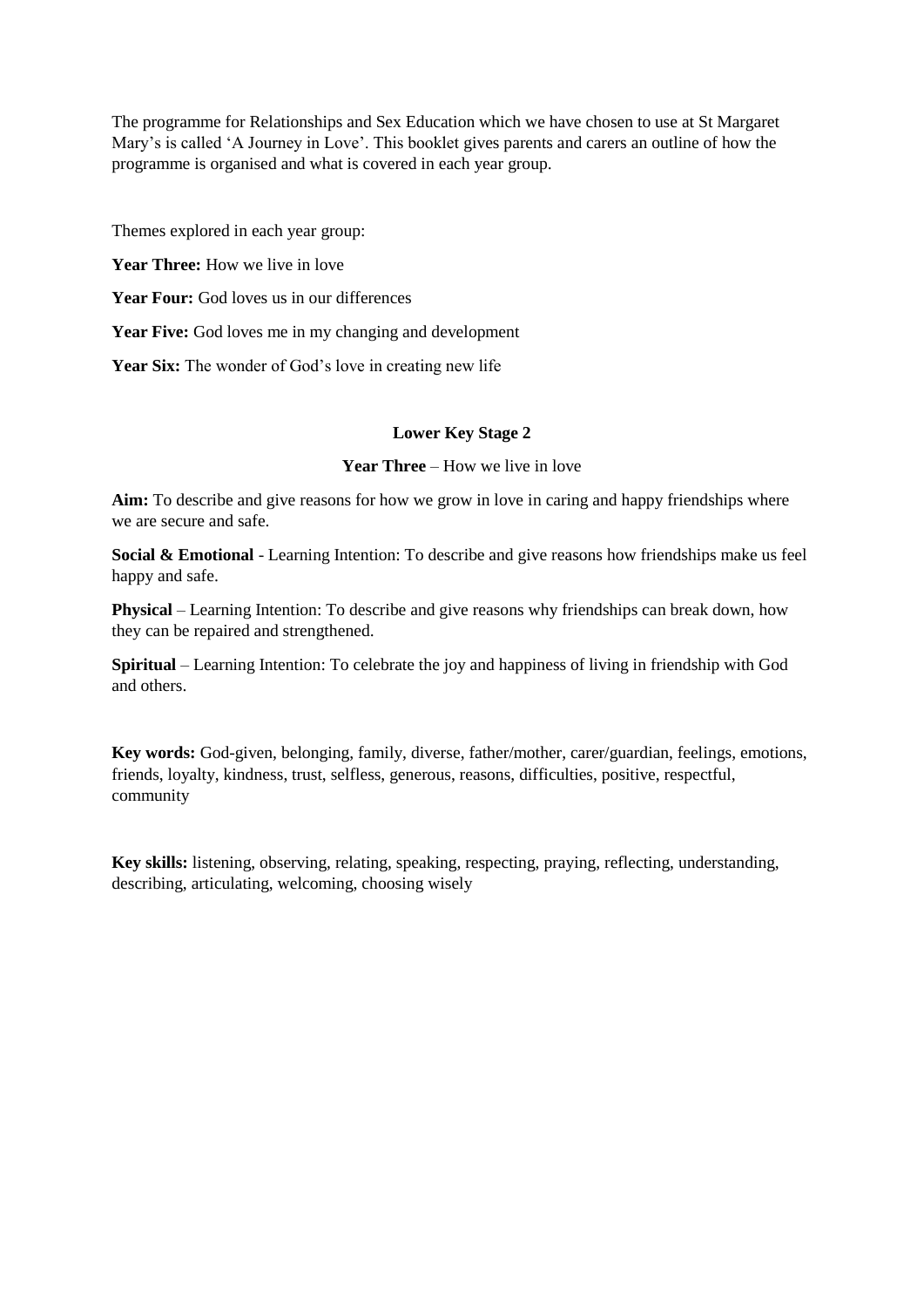#### **Year Four –** God loves us in our differences

**Aim:** To make links and connections to show that we are all different. To celebrate these differences as we appreciate that God's love accepts us as we are now and as we change.

**Social & Emotional** - Learning Intention: To describe how we all should be accepted and respected.

**Physical** – Learning Intention: To describe how we should treat others making links with the diverse modern society we live in.

**Spiritual** – Learning Intention: To celebrate the uniqueness and innate beauty of each of us.

**Key words:** God, gifts, talents, difference, development, change, stereotype, acceptance, cultural, biological, respect, courtesy, manners, sensitivity, religious, belief, bullying, polite, uniqueness, innate, beauty, dignity

**Key skills:** respecting, encouraging, recognising, appreciating, celebrating, relating

#### **Upper Key Stage 2**

**Year Five –** God loves me in my changing and development

**Aim:** Show a knowledge and understanding of how we grow in awareness of the physical and emotional changes that accompany puberty – sensitivity, mood swings, anger, boredom etc. and grow further in recognising God's presence in our daily lives.

**Social & Emotional** - Learning Intention: To show knowledge and understanding of emotional relationship changes as we grow and develop.

**Physical** – Learning Intention: To show knowledge and understanding of the physical changes in puberty.

**Spiritual** – Learning Intention: To celebrate the joy of growing physically and spiritually.

**Key words:** God, sensitivity, puberty, presence, celebrate, external, internal, change, develop, ovulation, biological, respect, reproduction, production, hormones, pituitary gland, uterus, fertilised ovum, fallopian tube, penis, vagina, cervix, womb, menstrual cycle.

**Key skills:** respecting, adapting, relating, developing, considering, supporting, deciding, accepting, helping.